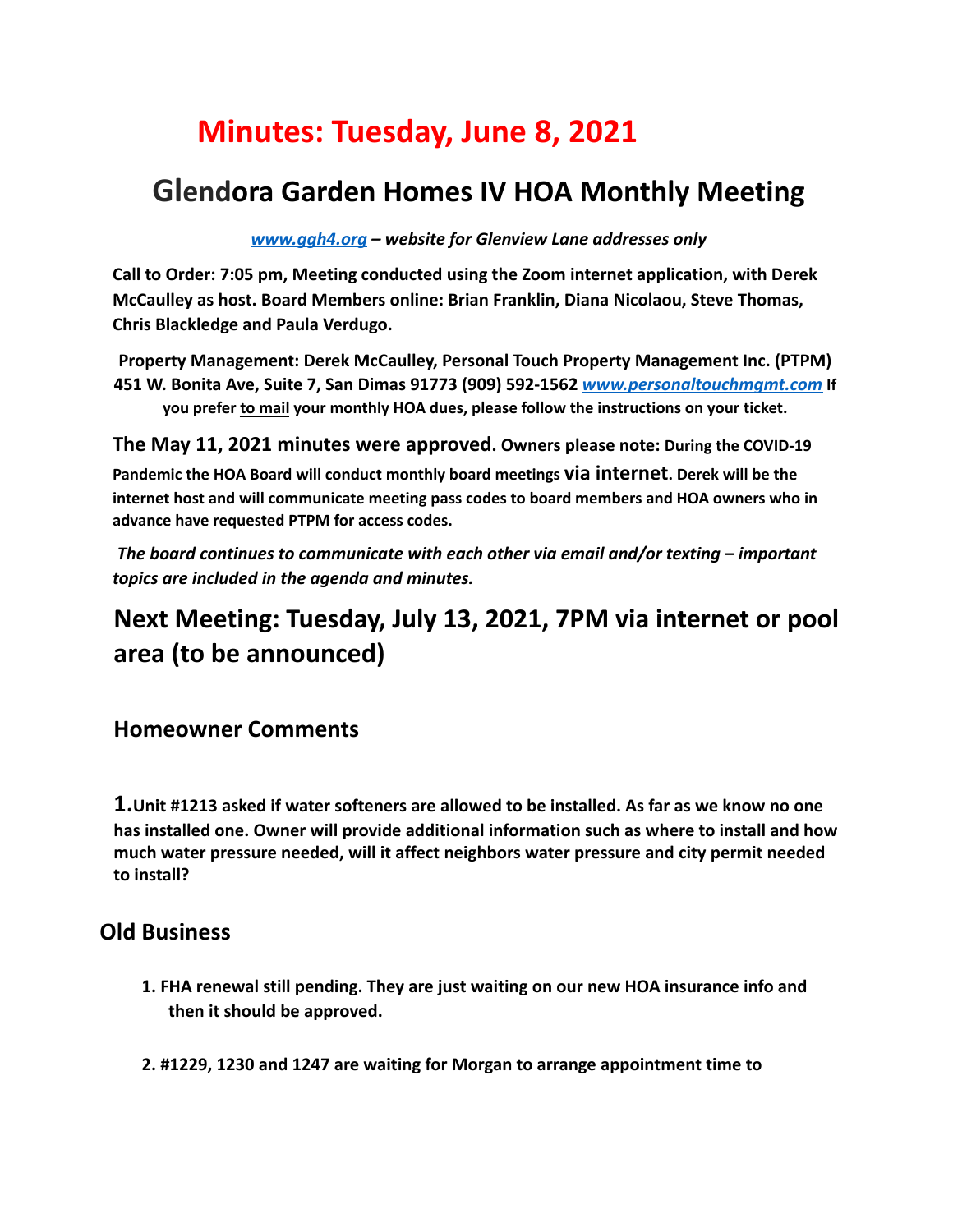**complete repairs.**

- **3. Two remaining fire hydrants in complex still need to be painted by City. We need to first ask the gardeners to clear the area around them. Bollard painting has not been completed.**
- **4. Security light pole in back West parking lot has been repaired by our handyman for \$156.**

#### **New Business**

**1.Pool replastering has been postponed until Fall. The permis are good for 2 years so the board will reimburse Sparkling Pools \$1200 for the cost of the permits.**

**2. Derek has presented us with competitive bids for HOA insurance. We have chosen Sutton Insurance (A rated) as our new carrier for general insurance as of June 24. Better coverage at a lower cost. We are looking to also obtain lower and improved coverage for our earthquake insurance.**

**4. Board will be opening up the pool on June 15. We need volunteers on June 6 to scrub the bathrooms and pool furniture, sweep storage areas, etc, as area has been closed up for more than 15 months. (has since been completed, thank you board members, significant others and additional homeowners for a great job!)**

**5. Board voted to install bollards to protect the light poles in back parking area from being damaged again.**

**6. Pool will be opened on Tuesday June 15. Emails have been sent out to homeowners with Health Department rules for**